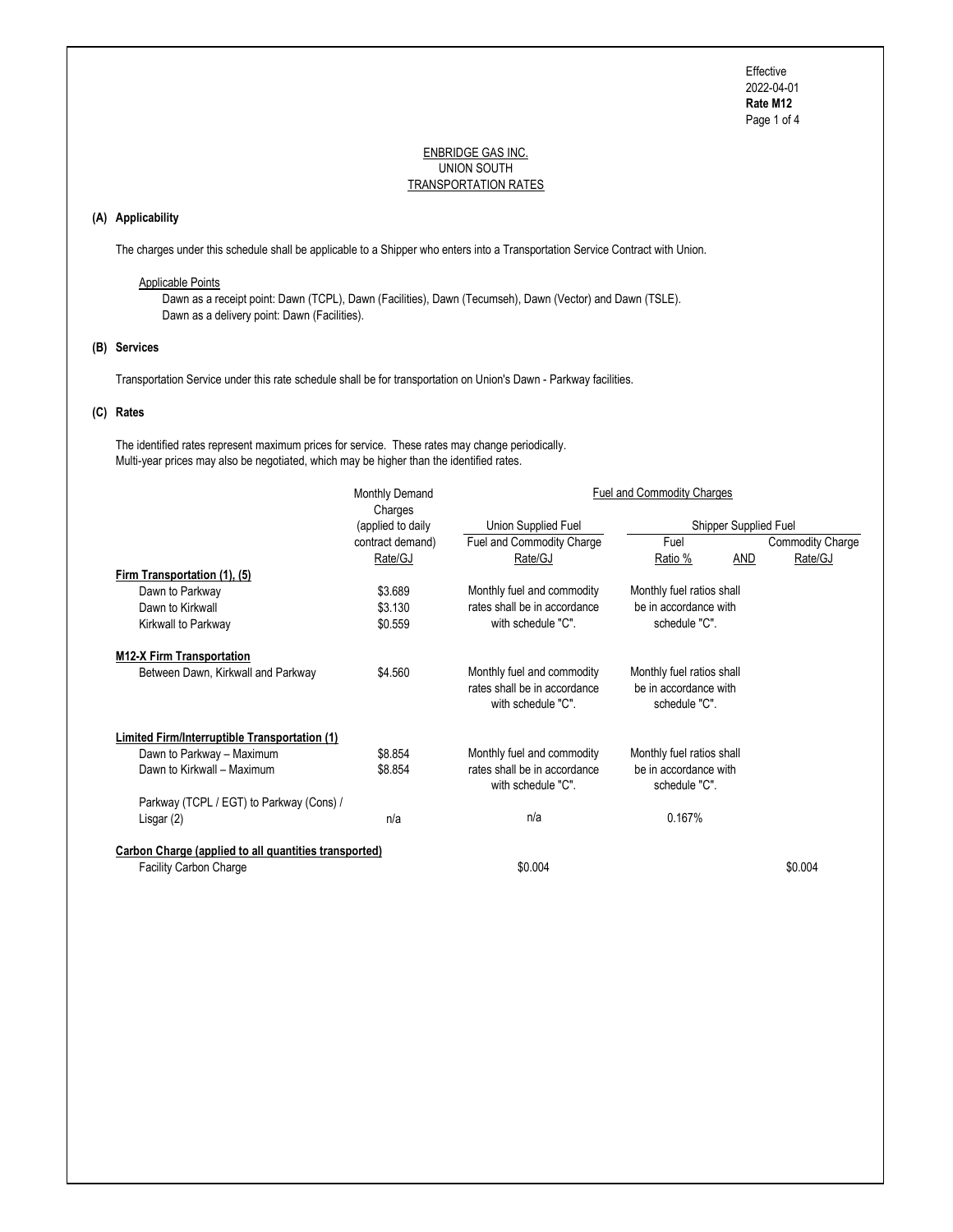Page 2 of 4 Effective 2022-04-01 Rate M12

# (C) Rates (Cont'd)

### Authorized Overrun (3)

 Authorized overrun rates will be payable on all quantities in excess of Union's obligation on any day. The overrun charges payable will be calculated at the following rates. Overrun will be authorized at Union's sole discretion.

#### Fuel and Commodity Charges

|                                                                                        | Union Supplied Fuel                                                              | Shipper Supplied Fuel                                               |                         |  |
|----------------------------------------------------------------------------------------|----------------------------------------------------------------------------------|---------------------------------------------------------------------|-------------------------|--|
|                                                                                        | Fuel and Commodity Charge                                                        | Fuel                                                                | <b>Commodity Charge</b> |  |
|                                                                                        | Rate/GJ                                                                          | AND<br>Ratio %                                                      | Rate/GJ                 |  |
| <b>Transportation Overrun</b>                                                          |                                                                                  |                                                                     |                         |  |
| Dawn to Parkway                                                                        | Monthly fuel and commodity                                                       | Monthly fuel ratios shall                                           | \$0.121                 |  |
| Dawn to Kirkwall                                                                       | rates shall be in accordance                                                     | be in accordance with                                               | \$0.103                 |  |
| Kirkwall to Parkway                                                                    | with schedule "C".                                                               | schedule "C".                                                       | \$0.018                 |  |
| Parkway (TCPL) Overrun (4)                                                             | n/a                                                                              | 0.758%                                                              | n/a                     |  |
| <b>M12-X Firm Transportation</b>                                                       |                                                                                  |                                                                     |                         |  |
| Between Dawn, Kirkwall and Parkway                                                     | Monthly fuel and commodity<br>rates shall be in accordance<br>with schedule "C". | Monthly fuel ratios shall<br>be in accordance with<br>schedule "C". | \$0.150                 |  |
| Carbon Charge (applied to all quantities transported)<br><b>Facility Carbon Charge</b> | \$0.004                                                                          |                                                                     | \$0.004                 |  |

## Unauthorized Overrun

Authorized Overrun rates will be payable on all quantities up to 2% in excess of Union's contractual obligation.

 The Unauthorized Overrun shall be the higher of the reported daily spot price of gas at either Dawn, Parkway, Niagara or Iroquois in the month of or the month following the month in which the overrun occurred plus 25% for all usage on any day in excess of 102% of Union's contractual obligation.

#### Nomination Variances

 Where Union and the shipper have entered into a Limited Balancing Agreement ("LBA"), the rate for unauthorized parking or drafting which results from nomination variances shall equal the "Balancing Fee" rate as described under Article XXII of TransCanada PipeLines Transportation Tariff.

Notes for Section (C) Rates:

- (1) The annual transportation commodity charge is calculated by application of the YCRR Formula, as per Section (D). The annual transportation fuel required is calculated by application of the YCR Formula, as per Section (D).
- (2) This rate is for westerly transportation within the Parkway yard, from Parkway (TCPL) or Parkway (EGT) to Parkway (Cons) or Lisgar.
- (3) For purposes of applying the YCRR Formula or YCR Formula (Section (D)) to transportation overrun quantities, the transportation commodity revenue will be deemed to be equal to the commodity charge of the applicable service as detailed in Section (B).
- (4) This ratio will be applied to all gas quantities for which Union is obligated to deliver to Parkway (Cons) or Lisgar and has agreed to deliver to Parkway (TCPL) or Parkway (EGT) on an interruptible basis. This will be in addition to any rate or ratio paid for transportation easterly to Parkway (Cons) or Lisgar.
- (5) A demand charge of \$0.074/GJ/day/month will be applicable for customers contracting for firm all day transportation service in addition to the demand charges appearing on this schedule for firm transportation service to either Kirkwall or Parkway.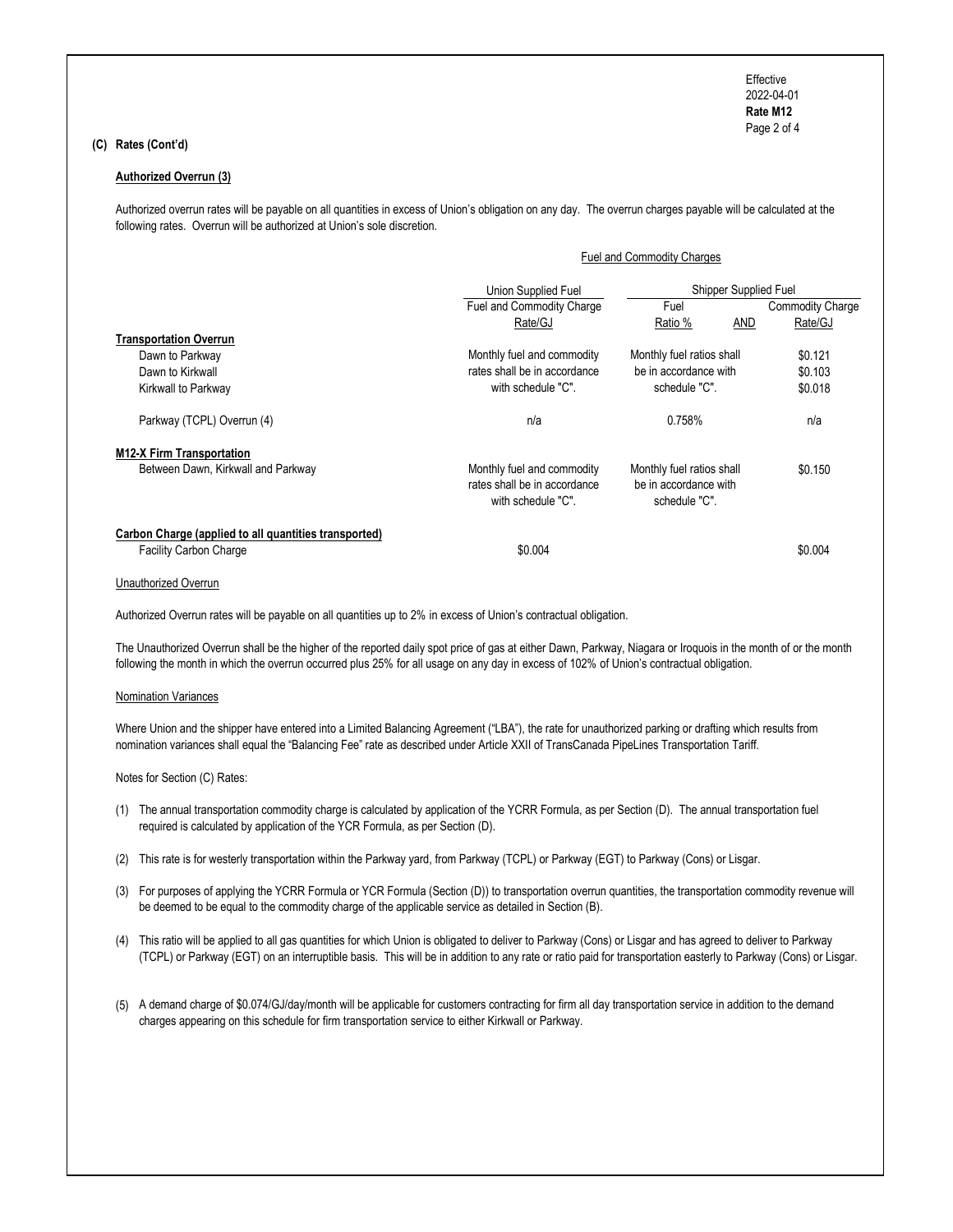Page 3 of 4 Effective 2022-04-01 Rate M12

## (D) Transportation Commodity

 The annual fuel charge in kind or in dollars for transportation service in any contract year shall be equal to the sum of the application of the following equation applied monthly for the 12 months April through March (The "YCRR" or "YCR" Formula). An appropriate adjustment in the fuel charges will be made in May for the previous 12 months ending March 31st to obtain the annual fuel charges as calculated using the applicable "YCRR" or "YCR" Formula. At Union's sole discretion Union may make more frequent adjustments than once per year. The YCRR and YCR adjustments must be paid/remitted to/from Shippers at Dawn within one billing cycle after invoicing.

| $YCR =$ | 4       | $[(0.001670 \times (QT1 + QT3)) + (DSFx(QT1 + QT3)) + F_{ST}]$ For June 1 to Sept. 30 |
|---------|---------|---------------------------------------------------------------------------------------|
| plus    | 12<br>5 | $[(0.001670 \times (QT1 + QT3)) + (DWFxQT1) + FWT]$ For Oct. 1 to May 31              |

 $YCRR = \sum$ 4  $[(0.001670 \times (QT1 + QT3)) + (DSFx(QT1 + QT3)) + F_{ST}] \times R$  For June 1 to Sept. 30 1

plus

12  
\n
$$
\Sigma
$$
 [(0.001670 x (QT1 + QT3)) + (DWFxQT1)+ F<sub>WT</sub>] x R For Oct. 1 to May 31

where: **DSF = 0.00000** for Dawn summer fuel requirements DWF = 0.0020 for Dawn winter fuel requirements

in which:

YC Yearly Commodity Required

The sum of 12 separate monthly calculations of Commodity Quantities required for the period from April through March.

YCRR Yearly Commodity Revenue Required

The sum of 12 separate monthly calculations of Commodity Revenue required for the period April through March.

- QT1 Monthly quantities in GJ transported easterly hereunder received at Dawn at not less than 4 850 kPa but less than 5 860 kPa (compression required at Dawn).
- QT3 Monthly quantities in GJ transported westerly hereunder received at the Parkway Delivery Point.
- $F_{\rm WT}$  The individual Shipper's monthly share of compressor fuel used in GJ which was required at Union's Lobo, Bright, Trafalgar and Parkway Compressor Stations ("Lobo", "Bright", "Trafalgar" and "Parkway") to transport the same Shipper's QT1 monthly quantities easterly.

Lobo, Bright, Trafalgar and Parkway compressor fuel required by each Shipper will be calculated each month.

 The monthly Lobo and Bright compressor fuel will be allocated to each Shipper in the same proportion as the Shipper's monthly quantities transported is to the monthly transported quantity for all users including Union.

 transported to Parkway (TCPL) for each user is to the total monthly quantity transported for all users including Union.The monthly Parkway and Trafalgar compressor fuel used will be allocated to each Shipper in the same proportion as the monthly quantity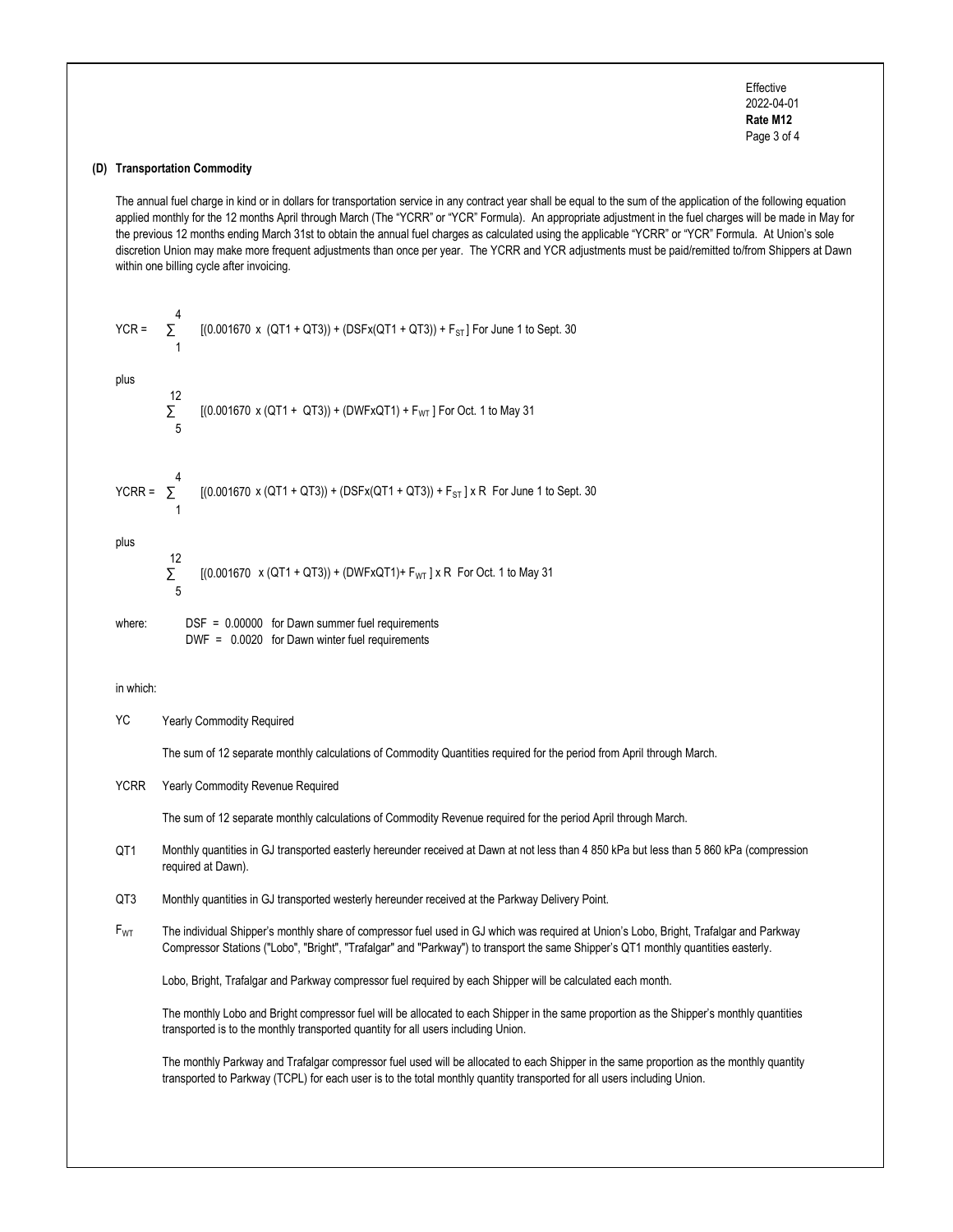Page 4 of 4 Effective 2022-04-01 Rate M12

## (D) Transportation Commodity (Cont'd)

 $F_{\rm ST}$  The individual Shipper's monthly share of compressor fuel used in GJ which was required at Union's Lobo, Bright, Trafalgar and Parkway compressor stations to transport the same Shipper's quantity on the Trafalgar system.

Lobo, Bright, Trafalgar and Parkway compressor fuel required by each Shipper will be calculated each month.

R Union's weighted average cost of gas in \$/GJ.

#### Notes

 (i) In the case of Easterly flow, direct deliveries by TCPL at Parkway to Union or on behalf of Union to Union's Transportation Shippers will be allocated to supply Union's markets on the Dawn-Parkway facilities starting at Parkway and proceeding westerly to successive laterals until exhausted.

### (E) Provision for Compressor Fuel

For a Shipper that has elected to provide its own compressor fuel.

## Transportation Fuel

 On a daily basis, the Shipper will provide Union at the delivery point and delivery pressure as specified in the contract, a quantity (the "Transportation Fuel Quantity") representing the Shipper's share of compressor fuel and unaccounted for gas for transportation service on Union's system.

The Transportation Fuel Quantity will be determined on a daily basis, as follows:

Transportation Fuel Quantity = Transportation Quantity x Transportation Fuel Ratio.

 In the event that the actual quantity of fuel supplied by the Shipper was different from the actual fuel quantity as calculated using the YCR formula, an adjustment will be made in May for the previous 12 months ending March  $31<sup>st</sup>$ .

#### Nominations

The Shipper will be required to nominate its Transportation Fuel Quantity in addition to its normal nominations for transportation services.

## (F) Terms of Service

 The General Terms & Conditions applicable to this rate schedule shall be in accordance with the attached Schedule "A" for contracts in effect before October 1, 2010. The General Terms & Conditions applicable to this rate schedule shall be in accordance with the attached Schedule "A 2010" for contracts in effect on or after October 1, 2010.

# (G) Nominations

 Nominations under this rate schedule shall be in accordance with the attached Schedule "B" for contracts in effect before October 1, 2010. Nominations under this rate schedule shall be in accordance with the attached Schedule "B 2010" for contracts in effect on or after October 1, 2010.

### (H) Monthly Fuel Rates and Ratios

Monthly fuel rates and ratios under this rate schedule shall be in accordance with Schedule "C".

### (I) Receipt and Delivery Points and Pressures

 Receipt and Delivery Points and Pressures under this rate schedule shall be in accordance with Schedule "D 2010" for contracts in effect on or after October 1, 2010.

> O.E.B. Order # EB-2022-0089 Effective April 1, 2022 Implemented April 1, 2022

> > Supersedes EB-2021-0281 Rate Schedule effective January 1, 2022.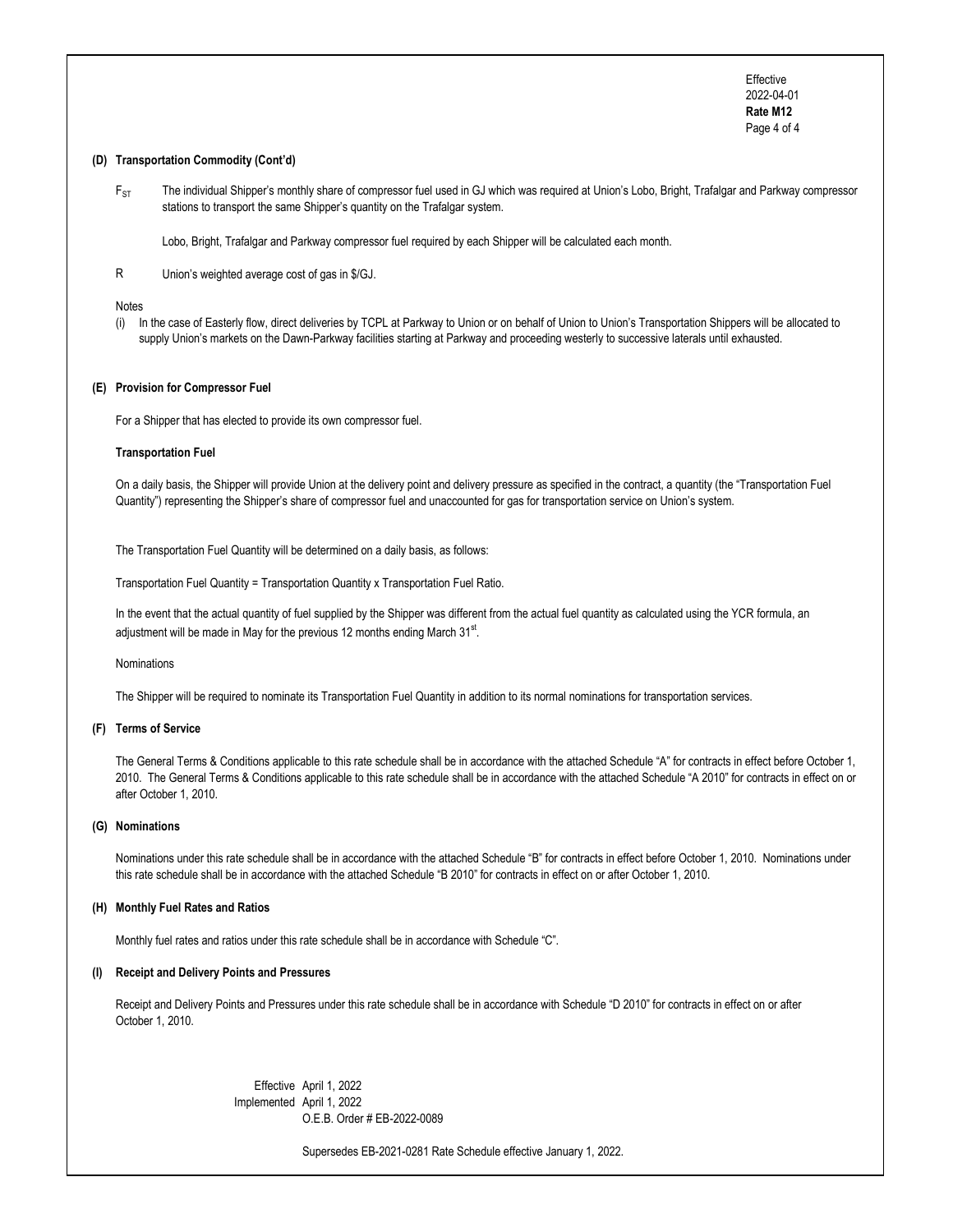# ENBRIDGE GAS INC. M12 Monthly Transportation Fuel Ratios and Fuel Rates Firm or Interruptible Transportation Commodity Effective April 1, 2022 Union South

| VT1 Easterly            |                  |                                              | VT1 Easterly     |                   |                  |  |
|-------------------------|------------------|----------------------------------------------|------------------|-------------------|------------------|--|
| Dawn to Parkway (TCPL), |                  | Dawn to Kirkwall, Lisgar,                    |                  |                   |                  |  |
|                         |                  | Parkway (Consumers)<br>With Dawn Compression |                  |                   | M12-X Westerly   |  |
|                         |                  |                                              |                  | Kirkwall to Dawn  |                  |  |
| <b>Fuel Ratio</b>       | <b>Fuel Rate</b> | <b>Fuel Ratio</b>                            | <b>Fuel Rate</b> | <b>Fuel Ratio</b> | <b>Fuel Rate</b> |  |
| $(\% )$                 | (\$/GJ)          | $(\%)$                                       | (\$/GJ)          | $(\% )$           | (\$/GJ)          |  |
| 0.926                   | 0.048            | 0.577                                        | 0.031            | 0.167             | 0.008            |  |
| 0.658                   | 0.035            | 0.394                                        | 0.021            | 0.167             | 0.008            |  |
| 0.550                   | 0.029            | 0.290                                        | 0.015            | 0.167             | 0.008            |  |
| 0.534                   | 0.028            | 0.277                                        | 0.015            | 0.167             | 0.008            |  |
| 0.426                   | 0.022            | 0.168                                        | 0.008            | 0.167             | 0.008            |  |
| 0.421                   | 0.022            | 0.168                                        | 0.008            | 0.167             | 0.008            |  |
| 0.791                   | 0.042            | 0.487                                        | 0.025            | 0.167             | 0.008            |  |
| 0.942                   | 0.050            | 0.659                                        | 0.035            | 0.167             | 0.008            |  |
| 1.067                   | 0.056            | 0.783                                        | 0.041            | 0.167             | 0.008            |  |
| 1.229                   | 0.065            | 0.930                                        | 0.049            | 0.167             | 0.008            |  |
| 1.167                   | 0.061            | 0.876                                        | 0.046            | 0.167             | 0.008            |  |
| 1.089                   | 0.058            | 0.784                                        | 0.041            | 0.167             | 0.008            |  |
|                         |                  | Parkway (EGT)<br>With Dawn Compression       |                  |                   |                  |  |

|                             | M12-X Easterly<br>M12-X Easterly |                  |                     |                     |                   |                           |  |
|-----------------------------|----------------------------------|------------------|---------------------|---------------------|-------------------|---------------------------|--|
| Kirkwall to Parkway (TCPL), |                                  |                  | Kirkwall to Lisgar, |                     | M12-X Westerly    |                           |  |
|                             | Parkway (EGT)                    |                  |                     | Parkway (Consumers) |                   | Parkway to Kirkwall, Dawn |  |
|                             | <b>Fuel Ratio</b>                | <b>Fuel Rate</b> | <b>Fuel Ratio</b>   | <b>Fuel Rate</b>    | <b>Fuel Ratio</b> | <b>Fuel Rate</b>          |  |
| Month                       | $(\%)$                           | (\$/GJ)          | $(\% )$             | (\$/GJ)             | $(\% )$           | (\$/GJ)                   |  |
| April                       | 0.515                            | 0.027            | 0.167               | 0.008               | 0.316             | 0.017                     |  |
| May                         | 0.432                            | 0.023            | 0.167               | 0.008               | 0.316             | 0.017                     |  |
| June                        | 0.426                            | 0.022            | 0.167               | 0.008               | 0.316             | 0.017                     |  |
| July                        | 0.425                            | 0.022            | 0.167               | 0.008               | 0.316             | 0.017                     |  |
| August                      | 0.425                            | 0.022            | 0.167               | 0.008               | 0.316             | 0.017                     |  |
| September                   | 0.420                            | 0.022            | 0.167               | 0.008               | 0.316             | 0.017                     |  |
| October                     | 0.470                            | 0.024            | 0.167               | 0.008               | 0.316             | 0.017                     |  |
| November                    | 0.450                            | 0.023            | 0.167               | 0.008               | 0.167             | 0.008                     |  |
| December                    | 0.451                            | 0.023            | 0.167               | 0.008               | 0.167             | 0.008                     |  |
| January                     | 0.466                            | 0.024            | 0.167               | 0.008               | 0.167             | 0.008                     |  |
| February                    | 0.457                            | 0.024            | 0.167               | 0.008               | 0.167             | 0.008                     |  |
| March                       | 0.472                            | 0.024            | 0.167               | 0.008               | 0.167             | 0.008                     |  |